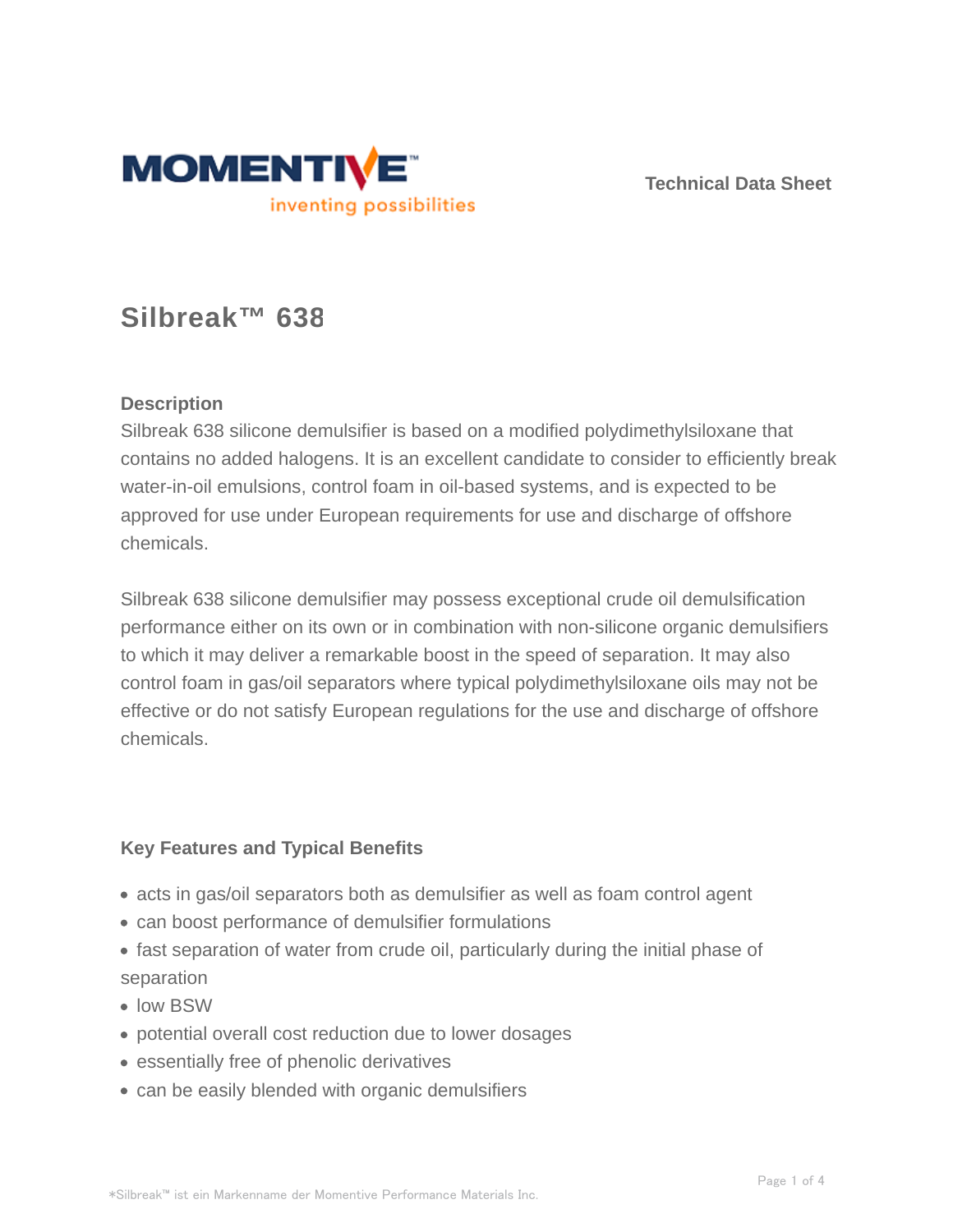# **Typical Physical Properties**

| Polarity (HLB)               |                            |
|------------------------------|----------------------------|
| Silicone RSN                 | 12.7                       |
| Viscosity cSt, 20°C          | 160                        |
| Density g/cm3, 20°C          | 0.91                       |
| Silicone Molecular Weight    | 1600                       |
| Solubility in Water (1%)     | <b>Dispersible</b>         |
| <b>Preferred Solvents</b>    | Aromatics, 2-ethyl-hexanol |
| Flash Point (°C, Closed Cup) | >80                        |

Typical data are average data and actual values may vary. Typical data shall not be used as product specifications.

The information shown above on the polarity and molecular weight may be useful in case blending with other materials is desired. The polarity is based on the best estimate of HLB as calculated from the solubility parameters (Barton, A.F.M. Handbook of Solubility Parameters and Other Cohesion Parameters, Boca Raton: CRC Press, 1983) based on the composition of Silbreak 638 silicone demulsifier.

The RSN value was determined experimentally.

**Patent Status** Standard copy to come

**Product Safety, Handling and Storage** Standard copy to come

**Limitations** Standard copy to come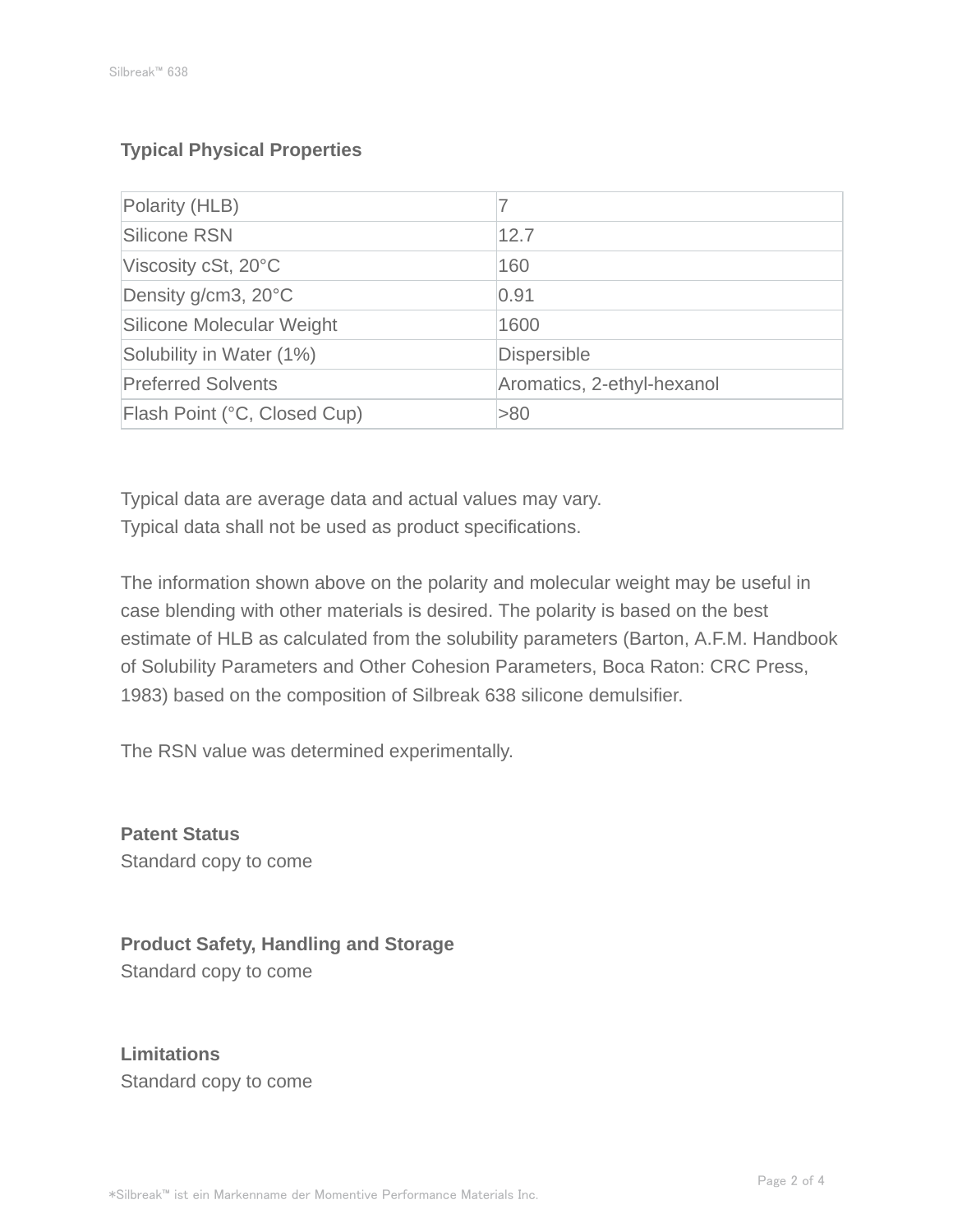#### **Contact Information**

Email

commercial.services@momentive.com

### **Telephone**

| <b>Latin America</b> | <b>EMEAI- Europe, Middle</b> | <b>ASIA PACIFIC</b>  |
|----------------------|------------------------------|----------------------|
| <b>Brazil</b>        | <b>Europe</b>                | <b>China</b>         |
| +55 11 4534 9650     | +390510924300                | 800 820 0202         |
| <b>Direct Number</b> | Direct number                | Toll free            |
|                      |                              | +86 21 3860 4892     |
|                      |                              | Direct number        |
| <b>Mexico</b>        | India, Middle East &         | Japan                |
| +52 55 2169 7670     | <b>Africa</b>                | +81 3 5544 3111      |
| <b>Direct Number</b> | + 91 44 71212207             | Direct number        |
|                      | Direct number*               |                      |
|                      | *All Middle Eastern          | <b>Korea</b>         |
|                      | countries, Africa, India,    | +82 2 6201 4600      |
|                      |                              | East, Africa & India |

For literature and technical assistance, visit our website at: www.momentive.com

#### **DISCLAIMER:**

**THE MATERIALS, PRODUCTS AND SERVICES OF MOMENTIVE PERFORMANCE MATERIALS INC. AND ITS SUBSIDIARIES AND AFFILIATES (COLLECTIVELY "SUPPLIER"), ARE SOLD SUBJECT TO SUPPLIER'S STANDARD CONDITIONS OF SALE, WHICH ARE INCLUDED IN THE APPLICABLE DISTRIBUTOR OR OTHER SALES AGREEMENT, PRINTED ON THE BACK OF ORDER ACKNOWLEDGMENTS AND INVOICES, AND AVAILABLE UPON REQUEST. ALTHOUGH ANY INFORMATION, RECOMMENDATIONS, OR ADVICE CONTAINED HEREIN IS GIVEN IN GOOD FAITH, SUPPLIER MAKES NO WARRANTY OR GUARANTEE, EXPRESS OR IMPLIED, (i) THAT THE RESULTS DESCRIBED HEREIN WILL BE OBTAINED UNDER END-USE CONDITIONS, OR (ii) AS TO THE EFFECTIVENESS OR SAFETY OF ANY DESIGN INCORPORATING ITS**